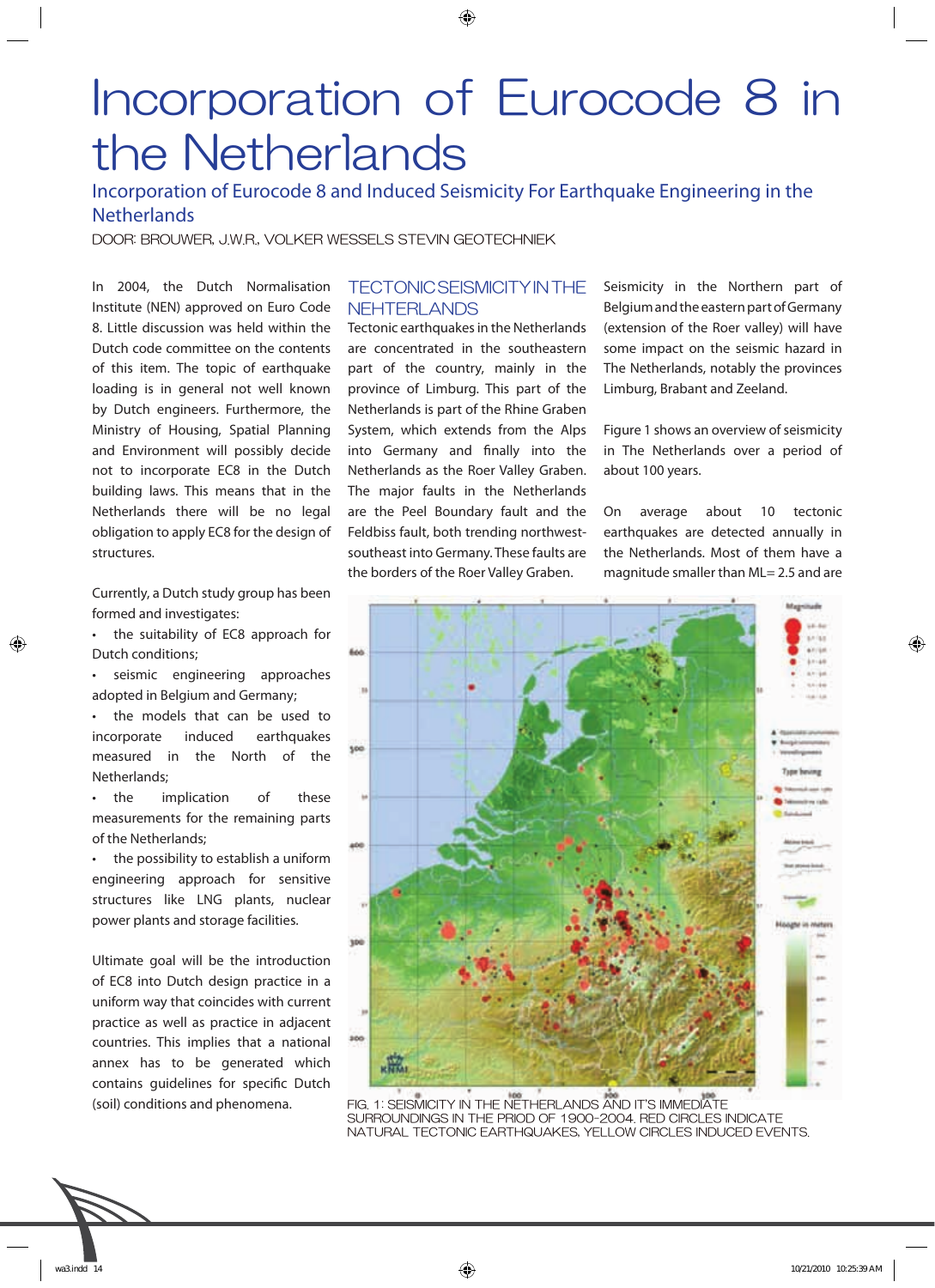not felt by people. The largest observed earthquake occurred near Roermond in 1992 (ML  $=$  5.8). The focal depth of the earthquakes is around 15 km.

# **Seismic hazard map based on tectonic seismicity**

De Crook (1996) performed the latest seismic hazard study for the Netherlands, based on the earthquake catalogue up to 1993.

Figure 2 shows the map of seismic hazard zones in the Netherlands based on this study. This map is used as the current hazard zonation map in the Netherlands. An update of this study using a revised and extended catalogue of earthquakes and new ground motion prediction relations is being prepared at the KNMI. Ground motions are used instead of Intensities, which is more convenient for engineering purposes and can be compared with actual measurements.

## CURRENTNATIONAL CODEWITH RESPECT TO SEISMICITY

In the Netherlands, there is no legal obligation to design building structures with respect to earthquake loading. Dutch design code NEN 6702 does not specify values for earthquake loading on building structures. In practice, wind loading is considered governing when compared to earthquake loading.

For special projects, where the client has specified that earthquake loading should be considered, the code presents a zonation map in the clarification text which is presented in Fig. 3. This figure shows intensities according to the modified Mercali scale with return periods of 5000 years. The code links these intensities to horizontal accelerations. Above values are meant as guidance and are not part of the main text but only given in the clarification

text and are therefore not obligatory.

However, a set of design accelerations is not sufficient to determine effective loads on structures, including dynamic and nonlinear effects. To bridge that gap reference is made to EC8.

There is a big need to update the current map. First of all (also) a map for return periods of 475 years is required. Furthermore, the maps should not show any discontinuities at the borders with Belgium and Germany. Finally, the notion of intensities according to the Mercalli scale should be omitted. Acceleration is the only important parameter in design practice.

# **General** INDUCED SEISMICITY

The Netherlands contains on-land natural gas reservoirs of various sizes. Since 1960 gas has been extracted from these gas fields and in 1986 the first induced earthquake was detected. Since then a steady rate of seismicity is observed, distributed over several fields. The KNMI monitors the area with a network of seismic sensors in shallow (200m) boreholes and accelerometers.



FIG. 2: CURRENTLY AVAILABLE HAZARD ZONATION IN THE NETHERLANDS. THE GROUND ACCELERATIONS DOR ZONES A, B, C AND D ARE 10, 22, 50 AND 100 CM/S2, RESPECTIVELY, FOR RETURN PERIODS OF 475 YEARS.

⊕

⊕

⊕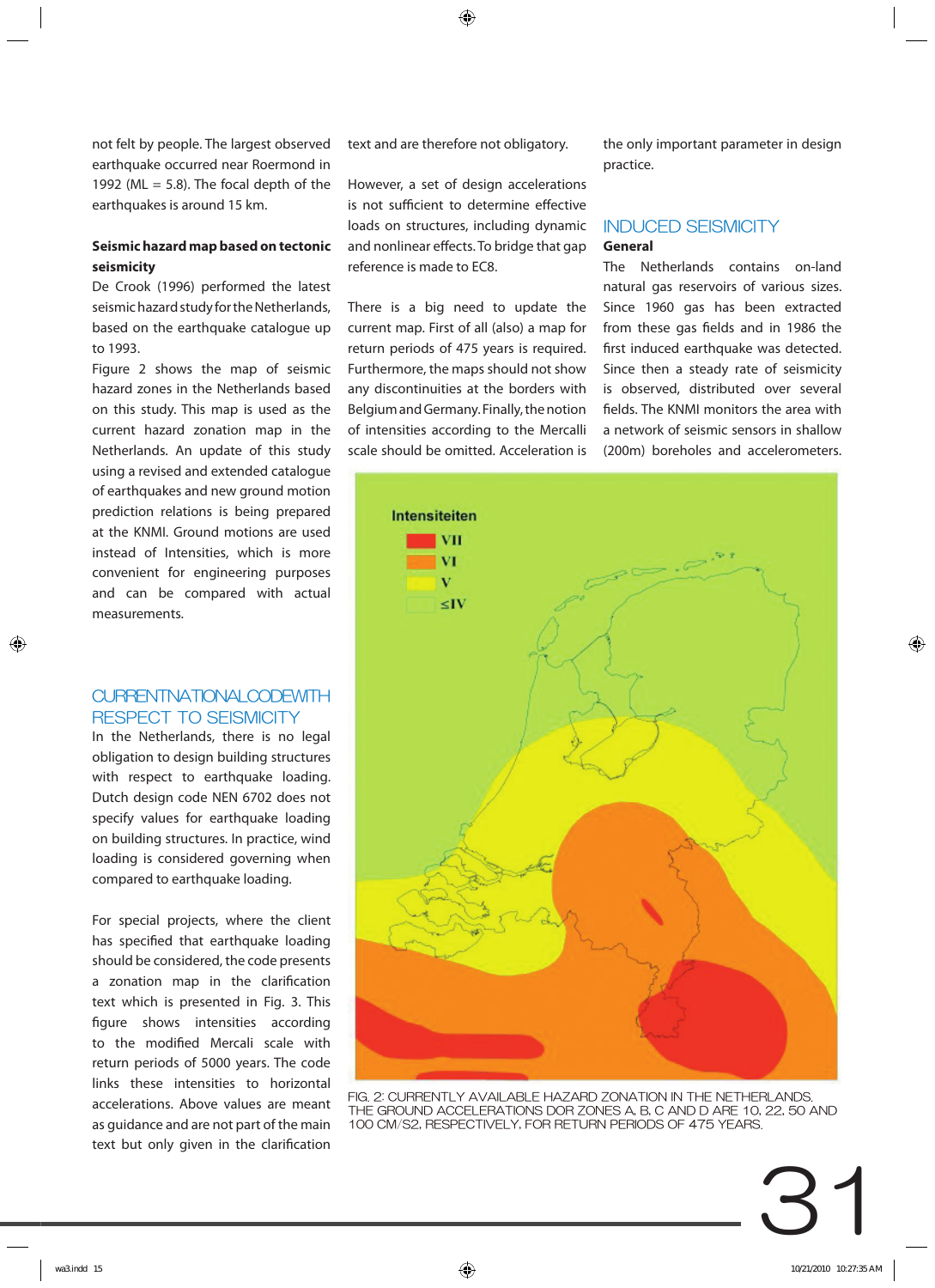From 1986 to July 2009 625 induced events are recorded with magnitudes ranging from  $ML = 0.8$  to 3.5. Most of the felt earthquakes are of general annoyance to the local population, but some of them have caused minor damage, such as cracks in buildings.

These small and shallow events occur at a steady rate most probably due to the steady rate of gas extraction, which is to continue in the next decades. It is therefore expected that events will also occur in the next decades. The induced events are related to differential movement along pre-existing zones of weaknesses in the vicinity of the gas reservoir layers. Currently the largest activity is observed in and near the Groningen reservoir, the largest onshore gas field in north-western Europe.

In general, small earthquakes (ML≤3.5) are considered irrelevant in seismic risk analysis. However, these induced events occur at shallow depths (<4 km) compared to tectonic earthquakes (usually depths > 10 km) and cause strong ground motions (Van Eck et al., 2006). This motion is usually of short duration, about one cycle, but the amplitude may exceed 0.3g (see Fig. 4).

The response spectrum of induced events are thus very different from the usual ones applied for tectonic events. The observed accelerations may potentially be damaging to special industrial structures.

#### **Seismic risk**

⊕

In the Netherlands we observe both gas fields with significant activity and fields with a long extraction history but no induced seismicity. Van Eijs et al (2006) performed a systematic parameter analysis, including both geological information and extraction information and found a statistical relation between



some of the parameters and the seismicity. Their result, the probability of the occurrence of an induced earthquake in a gas field is given in Fig. 5.

This study was combined with a generalized probabilistic seismic hazard analysis to determine the expected peak ground motions, acceleration or velocity in a seismic active field (van Eck et al., 2006).

#### HAZARD ANALYSIS

As a first approximation a standard probabilistic seismic hazard approach (Cornell, 1969) has been used to obtain the probabilities of exceedance of ground motion at specific sites. The motivation for this approach lies in

the stationary seismicity, probably as a result of a stable rate of gas exploration. In this approach statistical models of the seismicity distribution and the frequency-magnitude distribution are used in combination with a ground motion prediction equation to obtain the probability of exceeding a certain ground motion for a specific site. The analysis is repeated for a large number of grid points (sites) at the surface above and in the direct vicinity of the gas fields. The method is more appropriate for tectonic seismicity, but provides a fairly good first approximation of the hazard above the gas fields in the northern part of the Netherlands..

#### **Seismicity distribution model**

Induced seismicity generally occurs in and around gas reservoirs, usually





◈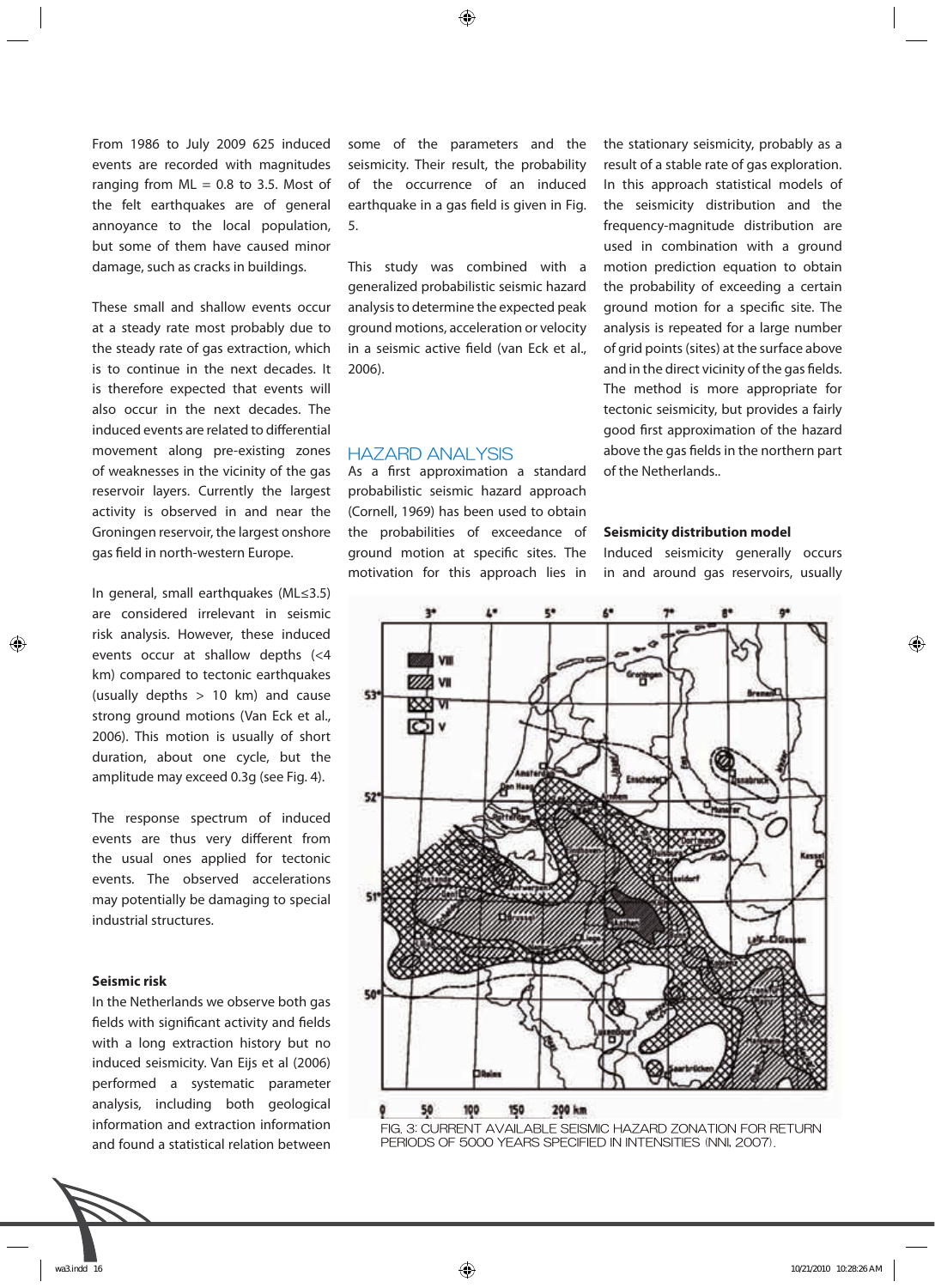⊕

around 2-3 km depth, whereas the tectonic seismicity mostly occurs at depths around 15-20 km. While there is a strong indication that most seismicity is associated with existing faults, we are currently unable to identify precisely the active faults. Consequently, the best seismicity model is currently a homogeneous distribution of the seismicity at 2.5 km depth in the direct vicinity of a reservoir that has been identified as being seismically active.

#### **Frequency-magnitude model**

The frequency of occurrence versus size of all induced seismic events converges nicely to an exponential distribution (Van Eck et al, 2006). Local deviations do exist however. In the period 1994-2004 only four events in the Bergermeer field near Alkmaar, North-Holland, all with ML > 2.9 were observed. As we currently lack a specific model explaining such behaviour we use a general statistical frequency-magnitude model determined using all induced events in the northern part of the Netherlands.

#### **Attenuation relation**

⊕

Peak ground velocity or peak ground acceleration is the most convenient parameter to characterize seismic hazard. The amplitude can be predicted for a given magnitude and distance using a basic equation, which describes the geometrical spreading and attenuation. Over the last decade many ground motion estimation equations have been empirically determined using tectonic data of larger and deeper earthquakes. Few consider smaller events and are suitable as best estimate for use in this analysis. Dost et al (2006) determined an attenuation relation for our region of interest using accelerometer and seismometer observations from small and shallow events in the Netherlands.

#### **Results and discussion**

Seismic hazard estimates, using PGA or PGV, due to induced events in the northern part of the Netherlands are high compared to the hazard of tectonic events. For example, above the Groningen gas field peak velocity values of 20 and 30 mm/s may be exceeded with a 10 % probability in 1 and 10 years, respectively. Above some smaller gas fields (3-4 km2) we expect values around 35 and 60 mm/s, respectively. Although high, these values are in agreement with observations. Among the few acceleration observations we observed ~34 mm/s above a smaller gas field with relatively shallow seismicity at around 2 km depth.

These values exceed the vibration guidelines of the Dutch Building Research (SBR). However, the strong ground motions are usually of high frequency and very short duration, about one cycle. Consequently, the response spectra of the induced earthquakes differ significantly from those of tectonic earthquakes. A clear division between these two types of seismicity in the application of EC8 is

required.

# **Dutch approach and needs** APPLICATION OF EC8 IN THE **NETHERLANDS**

The scope of EC8 is limited to, in the case of an earthquake, the protection of human life, to limit damage and sustain structures that are important for the protection of citizens. Special structures, such as nuclear power stations, offshore structures, LNG terminals and large quay walls and dams officially fall outside the scope of EC8, although many parts may be useful.

In geotechnical engineering the relation between earthquakes and the possibility of liquefaction is a major topic. Dutch design codes or rules are not suitable for these problems and very often international standards are applied.

The use of EC8 for the design of (geotechnical) structures in case of tectonic earthquakes in the Netherlands seems feasible. Application of the EC8 approach and accompanying design response spectra to model induced



AT ABOUT 2 KM EPICENTRAL DISTANCE OF AN ML = 3.4 ONDUCED EARTHQUAKE IN 1997. THE FIGURE DEPICTS THE RADIAL, TRANSVERSE AND VERTICAL COMPONENT REPECTIVELY.

33

⊕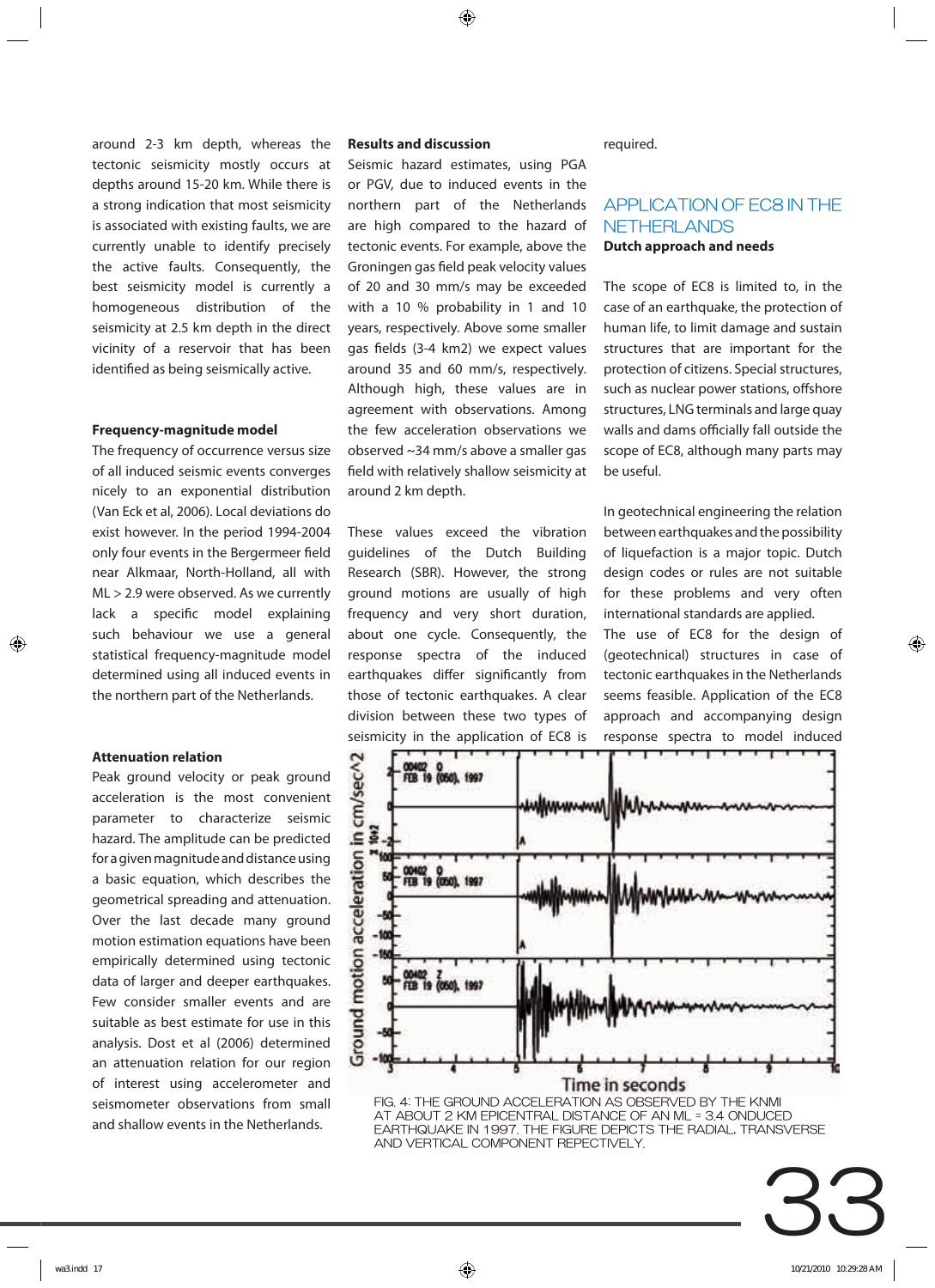earthquakes will most likely lead to very conservative designs.

From a geotechnical point of view, the following requirements can be stated:

• determination of peak ground accelerations for tectonic earthquakes at all locations;

• guidelines for the application of EC8 for induced seismicity;

• translation of induced seismicity measurements from the northern part of The Netherlands to the other relevant parts of the country;

information about ground movements instead of response spectra alone.

As Dutch designers generally use the Cone Penetration Test (CPT) to assess soil parameters, all input parameters used in EC8 should be based on CPT cone resistance. The national annex to EC8 should allow to use this information, which is specific for Dutch geotechnical design practice.

#### **Opposition against EC8**

◈

As previously stated, wind loading is considered governing over earthquake loading for normal structures. When wind loads have been incorporated, earthquake loading is no longer regarded, except sometimes for special structures as mentioned in the previous section. This a misunderstanding as was proved in the past with simple calculations. Earthquake loading can be important in The Netherlands and neglecting this when wind loads have been incorporated can lead to unsafe designs.

Despite this, EC8 has not been applied in the recent design for a large highway tunnel (where wind loading is obviously not a topic) in the province of Limburg where tectonic seismicity is a well known phenomenon.

The general feeling is that incorporation



of earthquakes in the design will lead to very conservative design and a dramatic rise of building costs. Furthermore, fear of the unknown is another factor which bothers Dutch engineers: why should we incorporate dynamic loads while this has never been done before and the current approach has never led to damage of any importance?

Conditions for introduction in the **Netherlands** 

EC8 will be only used in the Netherlands if it contains useful information for Dutch building practice which covers the Dutch situation. The most important condition is that EC8 may not lead to a rise of building costs, except for projects where safety is really jeopardised.

In fact the actual use of EC8 is determined by the participants in the market. Up to now, NEN standards are agreements between parties: if all parties are willing to support the content, EC8 will be used in engineering practice. It is expected that, however, an intensive information campaign is required.

As for all Eurocodes, composing a National Annex to EC8 is allowed. This annex may deal with the following aspects:

• determination of national parameters;

application of specific national data, as seismic zonation for tectonic and induced seismicity;

• a choice between several design methods stated in EC8 has to be made



FIG. 5: PROBABILITY OF OCCURRENCE OF INDUCED EARTHQUAKES IN GAS FIELDS IN THE NETHERLANDS

◈

⊕